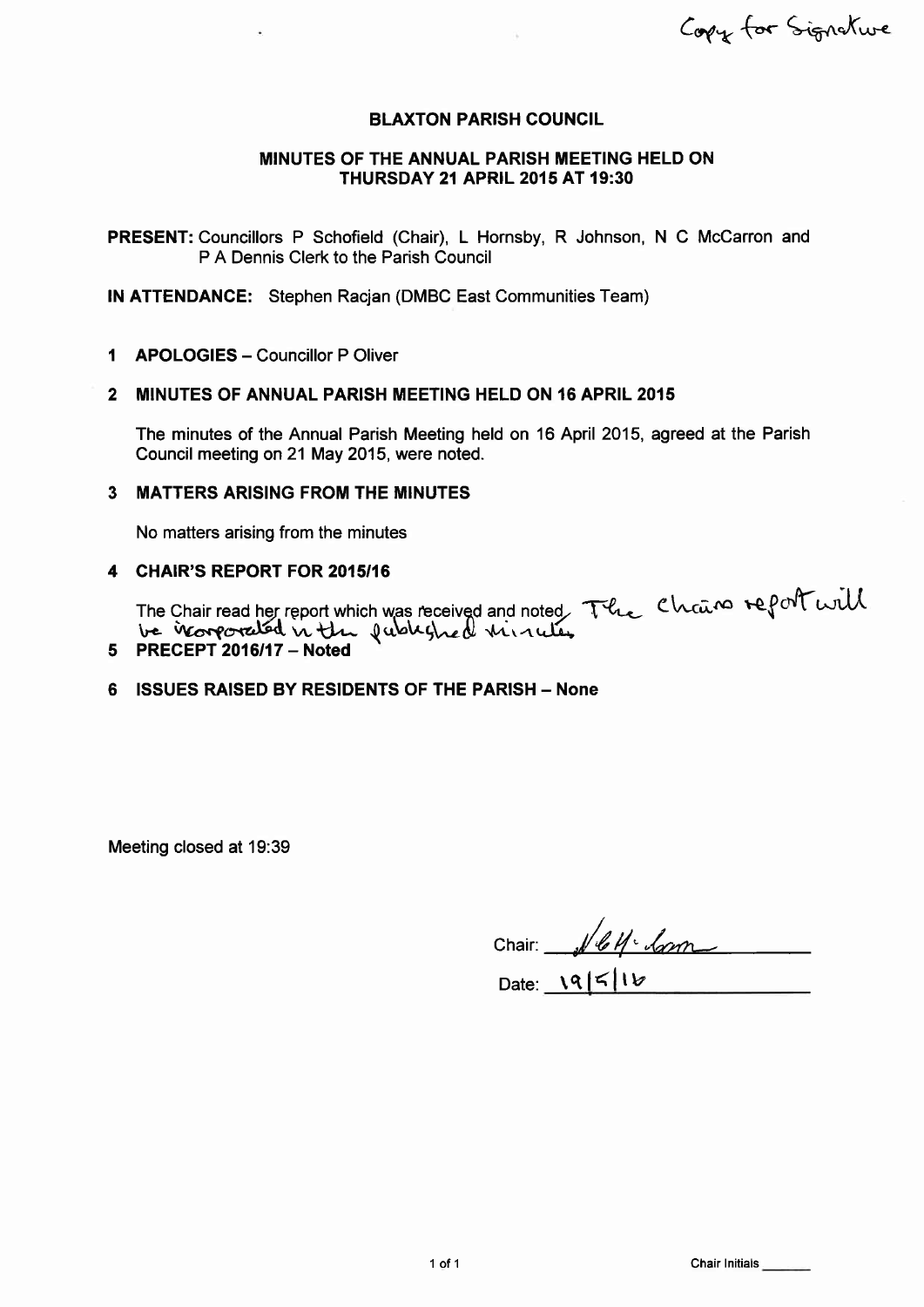# AYear in the Life of Blaxton Parish Council 2015/2016

May 2015 saw the Annual General Meeting of the Council and a change of Chair. Representatives to the Joint Playing Field committee, Airport Consultative Committee, Parish Council Joint Consultative Committee and the Village Hall Committee remain the same.

Routine issues are dealt with quickly and effectively by Philip our clerk and are recorded in our minutes.

We continue to deal with the turning area on Park Lane. This issue is proving to be difficult to deal with. The DMBC and our two Ward councillors are now involved and we hope that there will be a satisfactory outcome sometime soon.

We have tried to deal with the problem of stray horses roaming the village and particularly on the Blaxton playing field.

There is now legislation that allows the local authority to deal with stray horses but because of a lack of funds and resources they are rather limited as to how much they can do.

A complaint from residents about the speed of traffic on the local roads. This was reported to the Highways department. The following is their reply

# That there was no evidence of need to consider the reduction of speed limits.

Complaints from residents have been raised about Training Flights over the village. These have been raised with the airport. In some cases the airport has offered noise monitoring equipment to anyone who wants to take up the offer

Discussions have taken place as to how to retain the Poppy Wreaths around the War Memorial. various ideas were raised.

An inner metal frame has been installed to retain the wreaths. We hope that this will be a satisfactory solution.

The Blaxton Playing Field (apart from when the horses are on it) looks very good and the play equipment that we bought in February 2015 looks as good as new. We hope that many children will enjoy these facilities. In the near future we are hoping to renew the playing field fencing.

We appreciate how much you care for the village and we continue to plant bulbs every year to brighten up the grass verges.

After many months if not years of discussion and negotiation I am very pleased to say that there will be a new Pavillion on the Joint Playing Field. By the time you read this the building will have started.

Blaxton & Finningley parish councils are working together to see this project through. The funding has come from 106 money (received from developers who have built houses in the area). Sports England. The Blaxton & Finningley Playing Field Association has contributed from funds that they have raised over the years.

A lot can be achieved when working together and the groups and committees in Blaxton are working together for the benefit of the village. There are many examples of this. The Blaxton